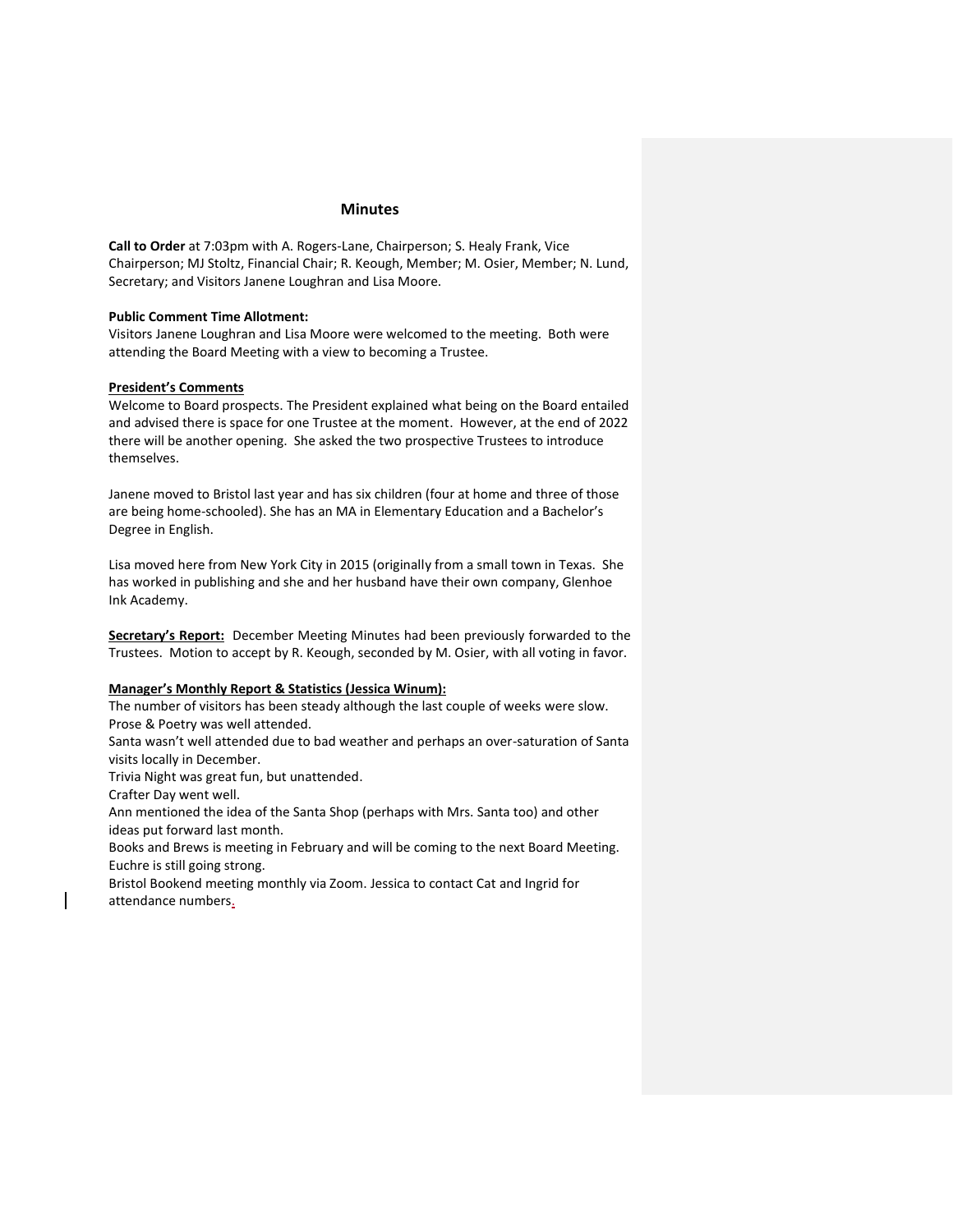# Bristol Library Board of Trustees Meeting, January 11, 2022, 7:00 p.m. Zoom Meeting

# **Committee Reports Finance Committee (Mary Jane Stoltz): Budget vs Actual review.**

The December report was reviewed and Ann asked MJ if anything needs attention and it did not. The Library did a good job on keeping down expenses on the year. MJ said it would be good to set a liability for money actually being used the following year, or to have a separate bank account to avoid the appearance that we are way under budget on the year before the money is actually used. Motion to approve report by S. Healy Frank, seconded by N. Lund and approved by all.

## **Volunteer Committee:**

Volunteer recruitment continues and Janene and Lisa were thanked for volunteering. It was also agreed that the Volunteer Committee needs more attention.

The monthly bills were reviewed and approved by the Board.

## **Grant Committee: Rebecca Keough**

Rebecca is submitting for \$2,500 Penguin Random House grant soon. If successful, the grant would be used for 'hot spots'. There was discussion about whether 'hot spots' can be used in places with poor reception. Jessica also suggested using the money for e-readers. We would also need to consider the storing and charging of any equipment since storage space at the Library is scarce.

#### **Operations Committee: Ann Rogers Lane**

No report given.

### **Policy Committee: Mary Jane Stolz/Michael Osier**

Michael submitted a draft of the Disruption Recovery Manual for review via email. He is looking for further information to be added to the Manual. MJ wondered if it was a good idea to have the Library Manager as the main contact person. Michael requested feedback on the Policy by January 25<sup>th.</sup>

#### **Board Communications Committee: Sally Healy Frank:**

Sally reported that thank you notes to those who donated via the Annual Letter are in progress. Jessica will meet with Sally regarding doing a mail merge for the letter. Ann stated she prefers a hand-written note for the thank-you letters for the future and suggested the Trustees share the job for the community letter.

#### **Fundraising**

#### **Annual Community Letter**

The annual community letter has brought in \$3,055.00 to date. Subtracting production and postage costs that brings our net total to \$2,594.54

#### **Old Business:**

**Next Board Meeting: Tuesday, February 8, 2021, 7 p.m. Location TBD** -2-